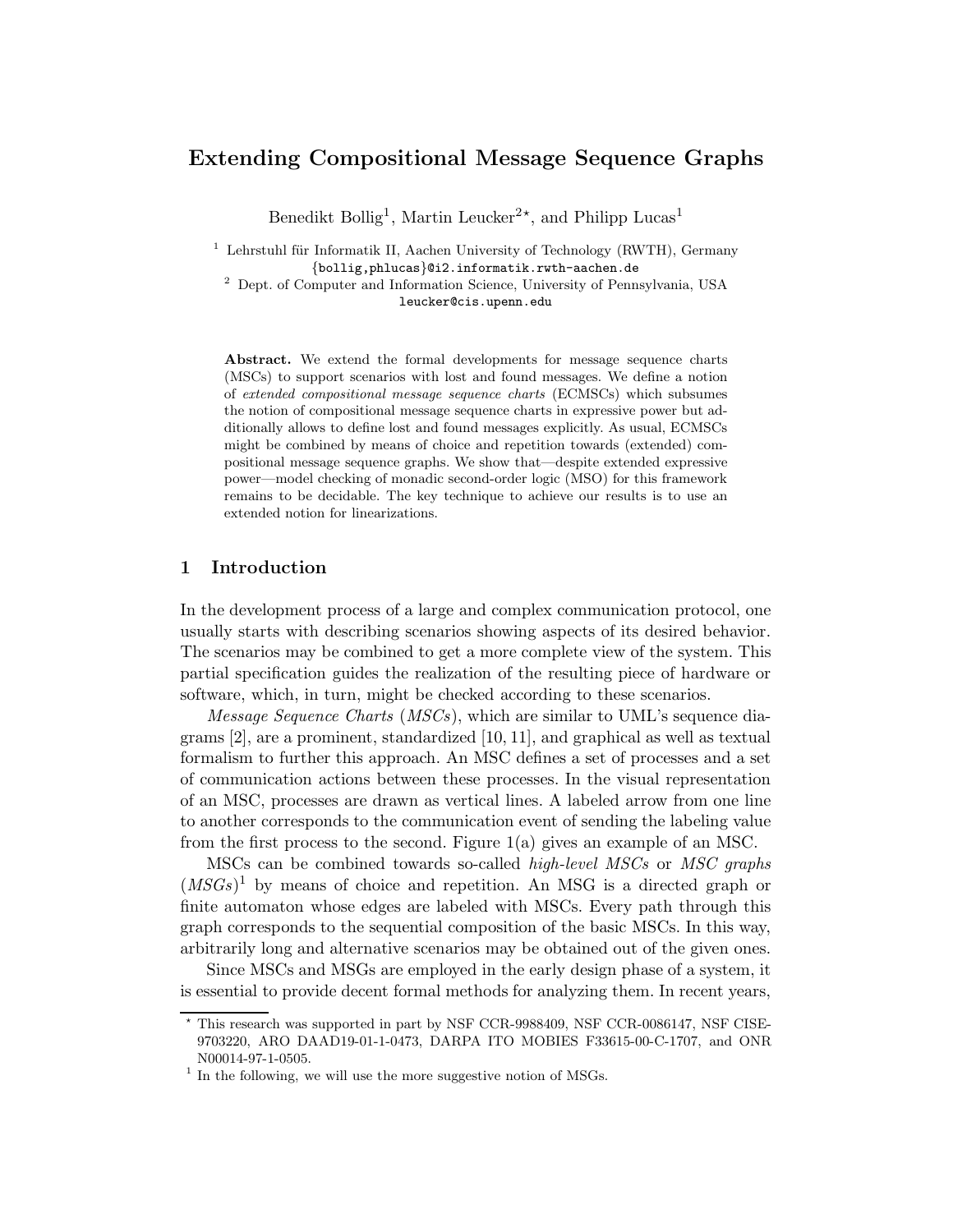a lot of work was done to support this issue, however, usually for a restricted class of MSCs.

The first question which arises in this context is whether a set of MSCs is realizable. In the seminal work of [9] and [8], regular sets of MSCs were defined and studied for this reason. The main idea was to study linearizations of MSCs. A linearization of an MSC is a sequence of all its send and receive events whereby the partial order imposed by the graphical representation of the MSC is respected. It was shown that regular sets of MSCs are the ones which are definable by monadic second-order logic (MSO) over MSCs. This work was later extended in [5] to a larger class of MSCs namely one which also allows MSCs with message overtaking. Therefore, a conceptually new way to model MSCs and their linearizations was introduced.

Another approach is to analyze MSGs. Model checking of MSGs with respect to an automaton specification was studied in [1]. More specifically, the question whether the sequences of send and receive actions obtained by linearizing the MSCs established by finite paths through the MSG adhere to some MSO formula (over words) was tackled. This problem is also known as linearization model checking. It turned out that model checking becomes undecidable in general, unless some *boundedness* assurance is guaranteed (in the case of the more natural asynchronous composition of MSCs).

On the contrary, the model-checking problem of MSGs against MSO formulas which are interpreted directly on MSCs and not on its linearizations was shown to be decidable [13].

A weakness in the expressiveness of MSGs was pointed out in [7] and a suitable extension towards so-called high-level compositional MSCs (HCMSCs) was proposed. It was shown that basic properties of these HCMSCs are undecidable. [14] slightly restricts the class of HCMSCs towards compositional message sequence graphs (CMSGs), still maintaining the main features of HCMSCs. They show that monadic second-order logic over these CMSGs is decidable. However, not every CMSC-labeled graph is a CMSG. While it is decidable whether such a structure is a CMSG, it might bother the user of CMSGs to understand the restrictions imposed to obtain a CMSG.

In this paper, we extend the notion of CMSGs to support aspects of the message-sequence–chart standard [11] which have been excluded in the previous works. Our goal is to allow so-called black and white holes, which refer to unmatched send and receive events. This concept allows the modeling of lost and found messages, respectively. Thus, one is able to describe behaviors of a protocol that catches up after a message has been lost. We present scenarios for the Alternating-Bit Protocol giving evidence for the adequacy of our formalism. Furthermore, our formalism also supports message overtaking.

Note that in some definitions for compositional message sequence charts, one might end up with unmatched send or receive events. However, this can only happen to a limited extent. For example, for *left-closed* CMSCs defined in [7], it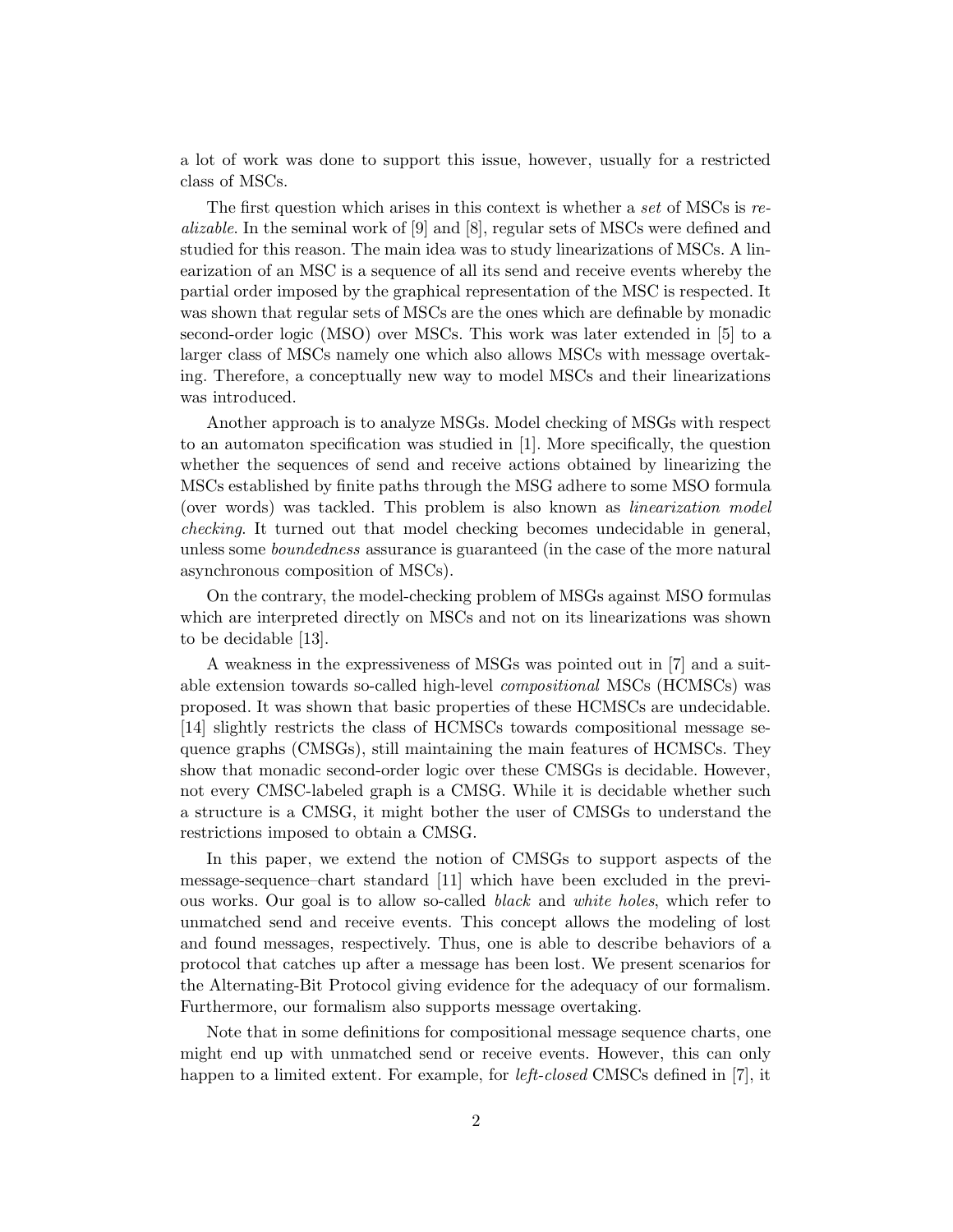is possible that a send event lacks its corresponding receive event. But in that case, no further matched send event of the same type will be able to follow.

In the following, we abbreviate our extended compositional message sequence graphs by ECMSGs and call our extended version of a compositional message sequence chart ECMSC. It turns out that all scenarios definable in terms of CMSGs can also be defined by ECMSGs. Due to the fact that ECMSGs support the definition of holes and message overtaking, we easily obtain the result that ECMSGs are strictly more expressive than CMSGs.

Despite the additional expressive power, we show that model checking of MSO formulas remains to be decidable in our extended setting. We combine ideas of [5] and proof techniques of [14] and [5] to obtain our results. As opposed to CMSGs defined in [14], every ECMSC-labeled graph is an ECMSG. Thus, no further test whether the setting given by a user is indeed an (E)CMSG has to be applied.

Finally, we show in which way our model can be related to so-called Mazurkiewicz-trace–closed languages. As pointed out by [14], this is the cornerstone for applying the rich theory of local temporal logics over traces such as TrPTL [19].

Organization of the paper In the next section, we define extended compositional MSCs and ECMSGs. We give a set of scenarios for the Alternating-Bit Protocol in Section 3. In Section 4, we study the correspondence of ECMSGs and regular word languages. Model checking procedures for ECMSGs are considered in Section 5.



Fig. 1. An MSC and its formalization

### 2 Message Sequence Charts and Graphs

Before we present our extensions, let us start with the customary formal definition of message sequence charts, in which an MSC is understood of as a partial order of send and receive events, which can be matched subject to a bijective mapping:

Let  $P$  be a finite, nonempty set of *process names* (or just *processes*) and *Mess* a finite message alphabet. Let further  $\Sigma_{\mathcal{S}} := \{ S_p^q(a) \mid p, q \in \mathcal{P}, p \neq q, a \in Mess \}$ and  $\Sigma_{\mathcal{R}} := \{ \mathrm{R}_{p}^{q}(a) \mid p, q \in \mathcal{P}, p \neq q, a \in M \)$  denote the sets of send and *receive actions*, respectively, and  $\Sigma := \Sigma_{\mathcal{S}} \cup \Sigma_{\mathcal{R}}$  the set of *actions*. An action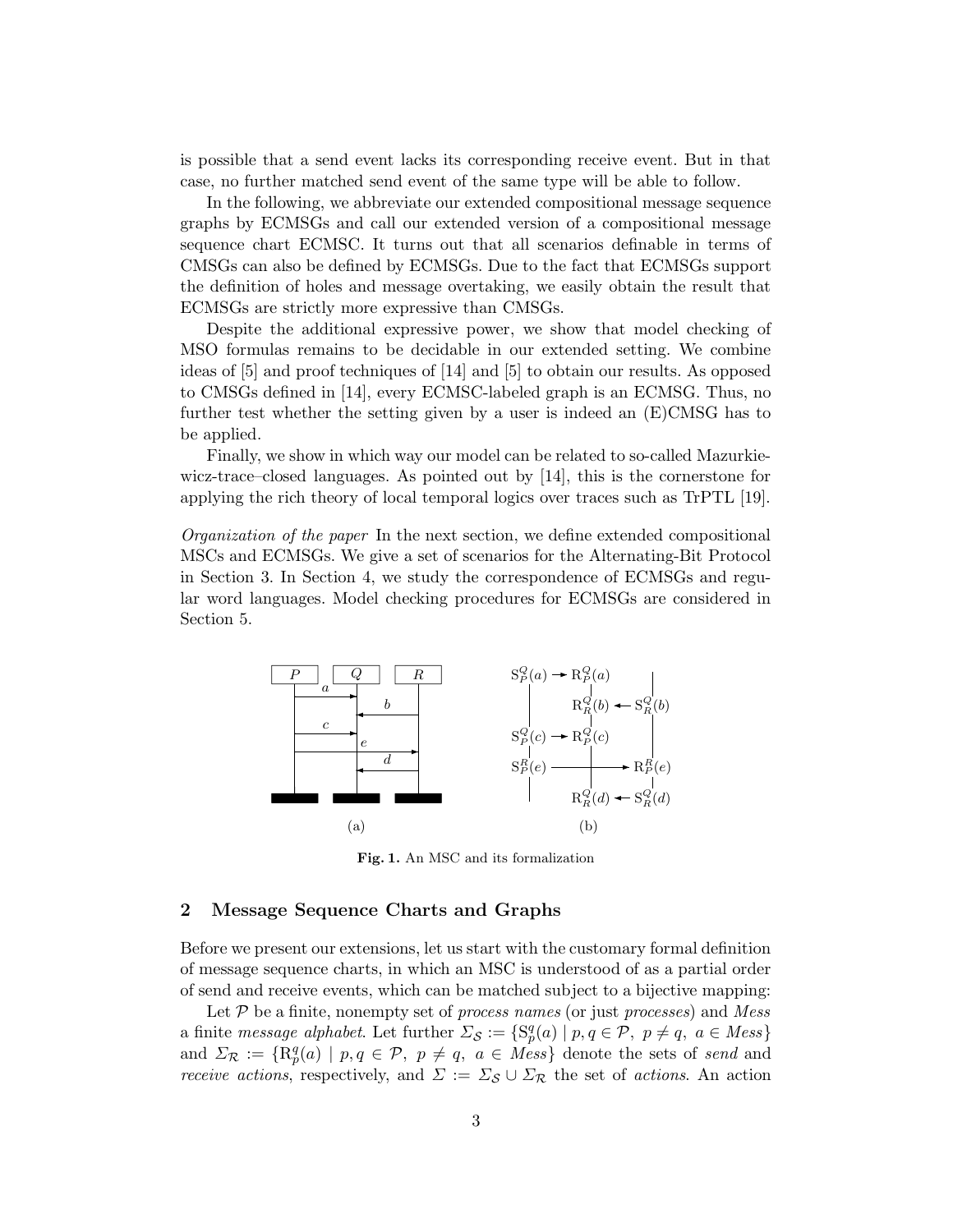$S_p^q(a)$  stands for sending a message a from process p to process q, and  $R_p^q(a)$ represents the corresponding receive action, which is then executed by process q. In this sense,  $Corr := \{ (S_p^q(a), R_p^q(a)) \mid p, q \in \mathcal{P}, p \neq q, a \in Mess \}$  relates those actions that are corresponding. From now on, all premises and definitions are made with respect to a fixed set  $P$  of processes and a fixed message alphabet *Mess.* Thus,  $\Sigma$  and the derived symbols are also fixed. Throughout the paper,  $Dom(f)$  and  $Range(f)$  will furthermore denote the domain and the range of a function  $f$ , respectively.

A Message Sequence Chart (MSC) is a tuple  $m = (E, \preceq, t, o, \mu, \ell)$  where

- $E$  is the finite set of events.
- $t : E \to \{S, R\}$  is the type function indicating whether we deal with a send or receive event, i.e.,  $t(e) = S$  or respectively  $t(e) = R$ .
- $o : E \to \mathcal{P}$ , the process function, binds each event to a process.
- $\mu : t^{-1}(\mathbf{S}) \to t^{-1}(\mathbf{R})$  is the bijective matching function.
- $\ell : E \to \Sigma$  is the *labeling function* such that, for each  $e \in E$ ,  $t(e) = S$  implies

$$
\ell(e) = S_{o(e)}^{o(\mu(e))}(a)
$$
 and  $\ell(\mu(e)) = R_{o(e)}^{o(\mu(e))}(a)$ 

for some  $a \in Mess$ . In other words, events matched by  $\mu$  are labeled by  $\ell$ with corresponding action labels.

- $\leq \leq E \times E$  is a partial order that is total on each process line and orders receive events after their originating send event. Thus, we require  $\preceq$  to satisfy the following:
	- $\preceq_p := \preceq \bigcap (o^{-1}(p) \times o^{-1}(p))$  is a total order for each  $p \in \mathcal{P}$
	- $\preceq = (\bigcup_{p \in \mathcal{P}} \preceq_p \bigcup \{(e, \mu(e)) \mid t(e) = \mathbf{S}\})^*$

To simplify our notation, we will also use  $o$  to denote a mapping associating a label from  $\Sigma$  with its corresponding process, i.e.,  $o(S_p^q(a)) = o(R_q^p(a)) = p$ .

The formalization of an MSC, as illustrated in Figure 1(b), is a directed graph in which the nodes, according to  $\ell$ , are labeled with elements from  $\Sigma$  and where the arrows depict  $\mu$ . Furthermore, a vertical line corresponds to  $\preceq_p$  for a suitable  $p \in \mathcal{P}$ .

An MSC is just a finite object showing a scenario for an execution of an underlying system. To derive a more sophisticated description of the system, one aims at combining several MSCs. Therefore, however, it turns out to be helpful, if one allows so-called "unmatched" send events, which then might be gathered in a subsequent MSC by a corresponding "unmatched" receive event, as pointed out in [7]. Furthermore, we want to be able to describe scenarios in which, on the one hand, there has been a send event but no corresponding receive event<sup>2</sup>, or, on the other hand, a message is received that has not been sent<sup>3</sup>. In terms of MSC standard [10], we want to support black and white holes, respectively. Thus, we extend our definition accordingly:

<sup>2</sup> e.g., because the message got lost

<sup>3</sup> e.g., because some message from some previous session remains in the input channel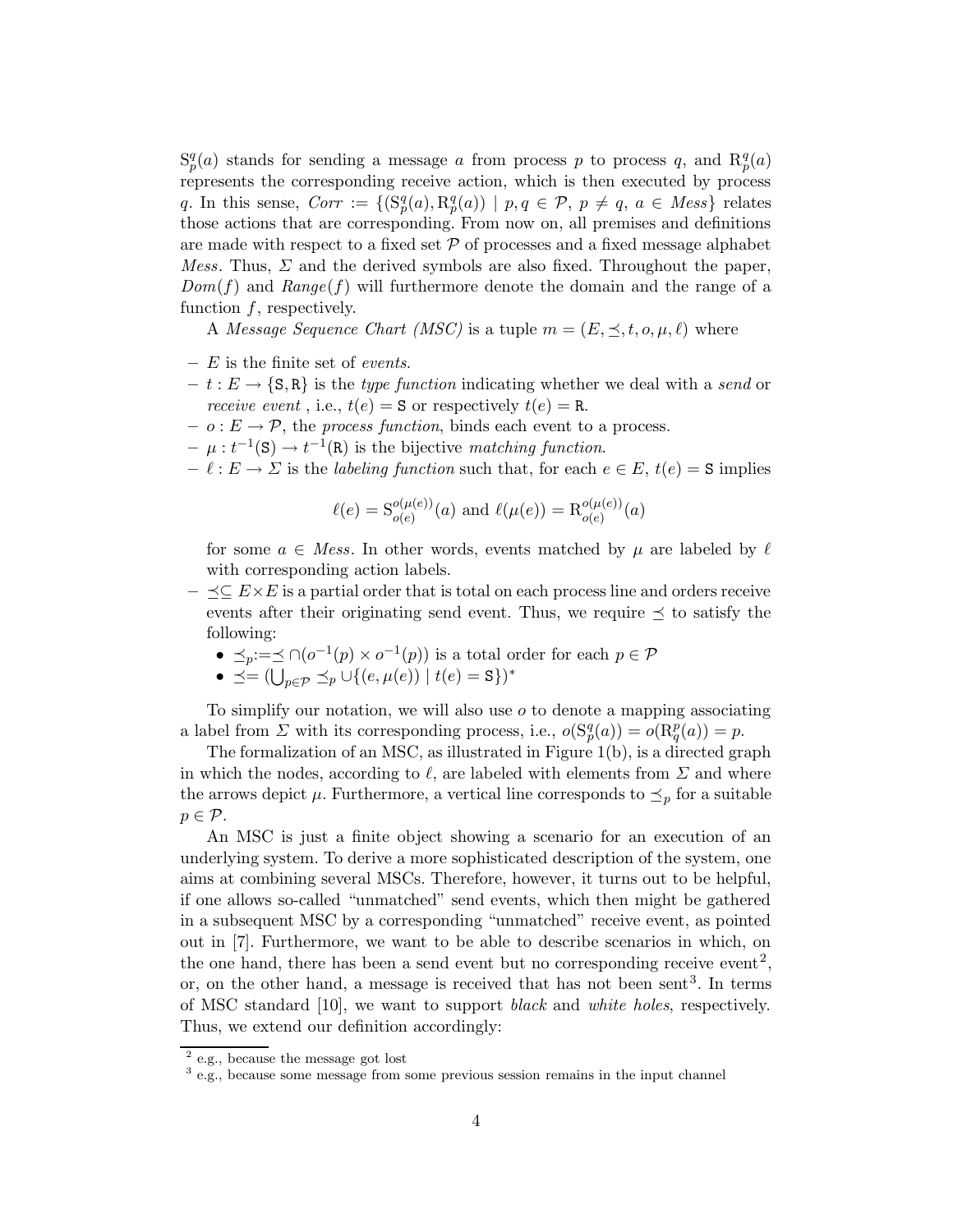Definition 1 (Extended Compositional Message Sequence Chart). An Extended Compositional Message Sequence Chart (ECMSC) is just an MSC  $(E, \preceq, t, o, \mu, \ell, \lambda)$  as above except for t, which is henceforth a function  $E \to$  $\{S, R, U, \perp\}$  such that an event e with  $t(e) \in \{S, R\}$  is labeled as stipulated above and  $t(e) \in \{U, \perp\}$  implies  $o(\ell(e)) = o(e)$ . In addition,  $\lambda$  is a mapping  $t^{-1}(U) \rightarrow$ IN, called matching information, such that

- 1. for each  $\sigma \in \Sigma$  and each natural number n,  $\{\epsilon \in E \mid t(e) = \mathbf{U}, \ell(e) = \sigma, \text{ and } \lambda(e) = \delta\}$  $\lambda(e) = n\} \leq 1$ , and
- 2. for all  $e \in E$  with  $t(e) = \mathbf{U}$  and  $\ell(e) \in \Sigma_{\mathcal{S}}$ , there is no event  $e'$  with  $t(e') = \mathbf{U}$ ,  $(\ell(e), \ell(e')) \in \mathit{Corr}, \, e' \npreceq e, \textit{ and } \lambda(e) = \lambda(e').$



Fig. 2. Two counter-examples and an example

Let us study the previous definition in more detail. As before, if the type of an event is S or R, we deal with a send or receive event corresponding to a single message. The symbol  $\perp$  can be employed to explicitly define a hole (a *lost* message or event). The symbol U denotes an unmatched message event which can possibly find a suitable communication partner in a subsequent or previous ECMSC. To give information in which way unmatched events of type U should be combined for two given ECMSCs, we employ the functions  $\ell$  and  $\lambda$ . Obviously, a white hole (an unmatched receive event), can only be matched with a black hole (an unmatched send event). We do not want to model misdirected messages, so a send message from  $p$  to  $q$  may only be received by  $q$ —to ensure this, the labeling function  $\ell$  provides the required information.

To allow for a more complex modeling, the matching information  $\lambda$  is used to identify corresponding send and receive events. As we will see below, an unmatched send event with number  $k$  usually matches the first suitable unmatched receive event that has number  $k$ , which should be one event of a subsequent ECMSC. Therefore, we require  $\lambda$  to be in the way that, within a given ECMSC, there is no corresponding receive event which could be matching to a send event (cf. condition 2 of Definition 1). For instance, look at Figure 2, where, in each diagram, the use of only one message  $a \in Mess$  is assumed and a possibly unmatched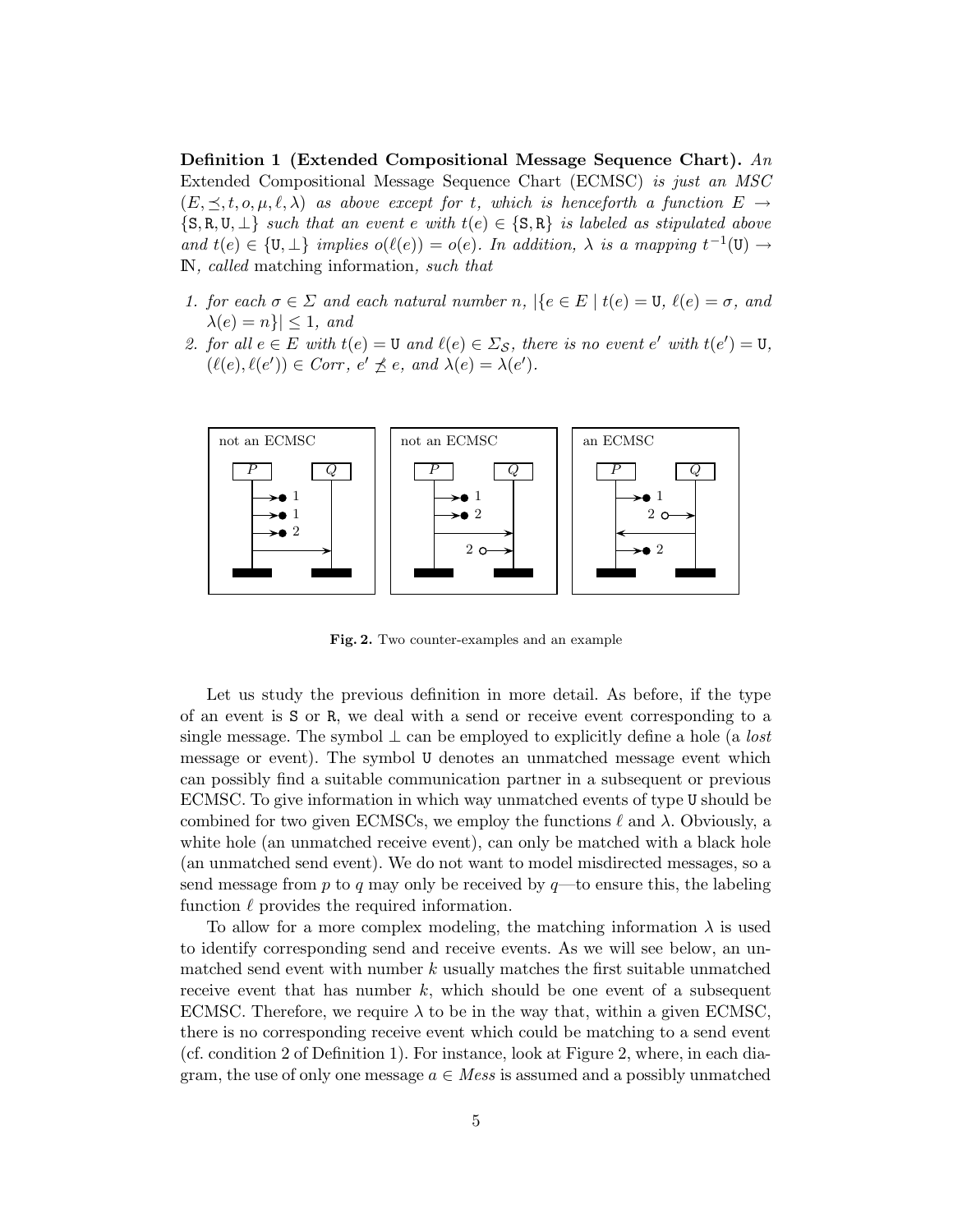message, as indicated, is sent to (received from, respectively) the neighbored process line. The diagram in the middle is no ECMSC, because condition 2) is not fulfilled. There is no reason not to match the send event with number 2 with the receive event numbered 2. However, the third diagram in this line, though it employs unmatched messages of type U with corresponding labelings and the same matching information, is an ECMSC. The unmatched receive event with number 2 can now only be matched with one of a previous ECMSC.

For the same reason, we do not allow to carry two unmatched events of type U with the same labeling and matching information (cf. condition 1 of Definition 1). Reusing the same number  $k$  for a send event, for example, means intuitively that the first message got lost and should therefore be labeled with ⊥. Thus, the diagram on the left of Figure 2 is not an ECMSC.

Another approach to deal with lost and found messages formally, is to add one process for each channel, i.e. pair of processes. For example, for the ECMSC shown in Figure 3(a), one might add a process  $PQ$  and simulate every message from P to Q by a message from P to PQ followed by one from PQ to Q (cf. Figure 3(b)). Lost or found messages could then be represented by leaving out the second or the first message, respectively. So, one could specify and reason in the framework of CMSCs instead of ECMSCs. However, finding a similar message to the one lost could not be distinguished from passing on the original one (see lower part in Figure  $3(a)$  and Figure  $3(b)$ ), which is undesirable especially when the messages of the scenarios are obtained by abstracting concrete message values to a finite number of messages. While the MSC on the left hand side has lost messages, the second does not. Furthermore, message overtaking cannot be modeled. Finally, explaining why a formula is not valid for the given scenario is more difficult, if the underlying scenario is changed and  $n(n-1)$  processes are added to n processes. Thus, we are convinced that our direct approach is preferable to a simulating one, last but not least, for complexity reasons.



Fig. 3. Simulating lost and found messages

Before we turn towards the formal definition of the concatenation of ECM-SCs, let us introduce some abbreviations: Given an ECMSC m as above, let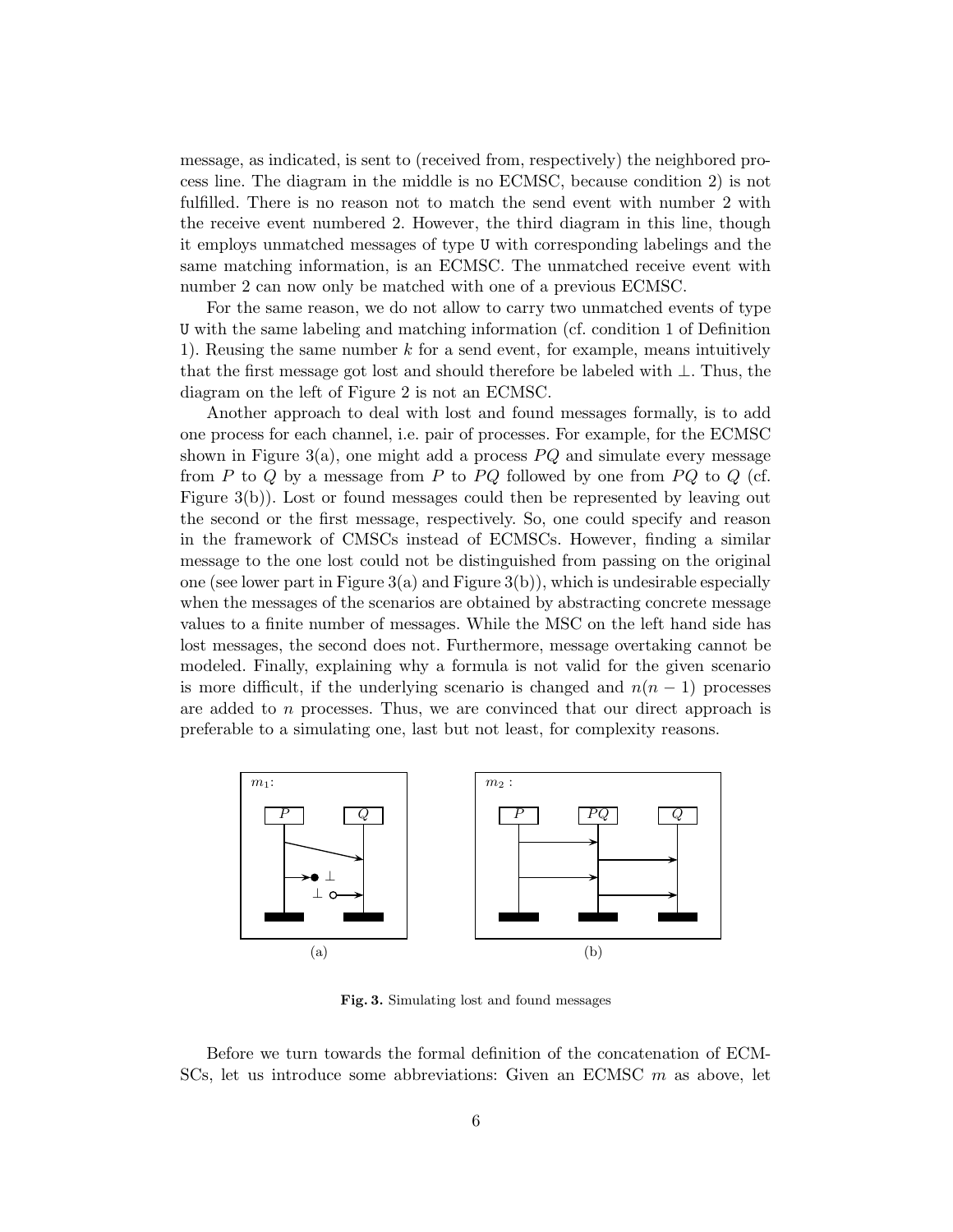$S_m := t^{-1}(\mathbf{S}), S_m^u := t^{-1}(\mathbf{U}) \cap \ell^{-1}(\Sigma_{\mathcal{S}}), \text{ and } U_m, \perp_m, R_m \text{ and } R_m^u \text{ be defined}$ analogously. Furthermore, we set  $\lambda(m) := Range(\lambda)$  as well as, for a collection  $M = \{m_1, \ldots, m_k\}$  of ECMSCs,  $\lambda(M) := \bigcup_{i \in \{1, \ldots, k\}} \lambda(m_i)$ .

Let us now consider the concatenation of ECMSCs. The main idea is that we wish to specify the behavior of a system that first follows ECMSC  $m_1$  and then ECMSC  $m_2$  by defining a single ECMSC  $m_1 \cdot m_2$  that allows exactly the desired behaviors. In our setting, we use *asynchronous concatenation*, i.e., any process that has completed all events in  $m_1$  may proceed to  $m_2$ . To concatenate black and white holes, we employ a function  $\mu_{m_1,m_2}$ , which formally captures the previously mentioned ideas.

For ECMSCs  $m_i = (E_i, \preceq_i, t_i, o_i, \mu_i, \ell_i, \lambda_i), i = 1, 2$ , with disjoint sets of events (if this is not the case, the events have to be renamed accordingly), let  $\mu_{m_1,m_2}: S^u_{m_1} \to R^u_{m_2}$  be a partial function given by  $\mu_{m_1,m_2}(e) = e'$  iff both  $(\ell_1(e), \ell_2(e')) \in \text{Corr}$  and  $\lambda_1(e) = \lambda_2(e')$ . Observe that, due to conditions 1) and 2) of Definition 1,  $\mu_{m_1,m_2}$  is in fact well-defined. The *product* of  $m_1$  and  $m_2$ , denoted by  $m_1 \cdot m_2$ , is defined to be the ECMSC  $m = (E, \preceq, t, o, \mu, \ell, \lambda)$  where

- 
$$
E = E_1 \cup E_2
$$
  
\n-  $\preceq = (\preceq_1 \cup \preceq_2 \cup \{(e, e') \in E_1 \times E_2 \mid o_1(e) = o_2(e')\} \cup \mu_{m_1, m_2})^*$   
\n-  $S_m = S_{m_1} \cup S_{m_2} \cup Dom(\mu_{m_1, m_2})$   
\n $R_m = R_{m_1} \cup R_{m_2} \cup Range(\mu_{m_1, m_2})$   
\n $\perp_m = \perp_{m_1} \cup \perp_{m_2}$   
\n $\cup \{e \in S_{m_1}^u \setminus Dom(\mu_{m_1, m_2}) \mid \exists e' \in S_{m_2}^u : \ell_1(e) = \ell_2(e'), \lambda_1(e) = \lambda_2(e')\}$   
\n $\cup \{e \in R_{m_2}^u \setminus Range(\mu_{m_1, m_2}) \mid \exists e' \in R_{m_1}^u : \ell_2(e) = \ell_1(e'), \lambda_2(e) = \lambda_1(e')\}$   
\n $U_m = E \setminus (S_m \cup R_m \cup \perp_m)$   
\n-  $o = o_1 \cup o_2,$   
\n-  $\mu = \mu_1 \cup \mu_2 \cup \mu_{m_1, m_2}$   
\n-  $\ell = \ell_1 \cup \ell_2$   
\n-  $\lambda = (\lambda_1 \cup \lambda_2)_{|U_m}$ 

In other words, the events of m comprise the ones of  $m_1$  and  $m_2$ , and the partial order is obtained by the reflexive and transitive closure of the orders of  $m_1$  and  $m_2$ , ordering the events of  $m_2$  of a process p after the events of  $m_1$ of process  $p$ , and the order imposed by the newly matching send and receive events, denoted by (the graph of) the function  $\mu_{m_1,m_2}$ . The send and receive events of m are augmented by the events related by  $\mu_{m_1,m_2}$ . The lost events are the previous ones together with the unmatched send events of type U in  $m_1$ for which a subsequent event with the same label and matching information (in  $m_2$ ) exists, and, dually, the unmatched receive events of type U in  $m_2$  which are preceded by events with the same label and number  $(in m_1)$ . All remaining events remain unmatched ones of type U and may be used for further concatenation.

Consider the ECMSCs shown in Figure 4 where, as before, the use of only one message  $a \in Mess$  is assumed and a possibly unmatched message is sent to the neighbored process line. We have  $m_1 \cdot m_2 = m_4$ , resulting in an ECMSC with message overtaking (i.e., with equally labeled arrows which are not arranged in a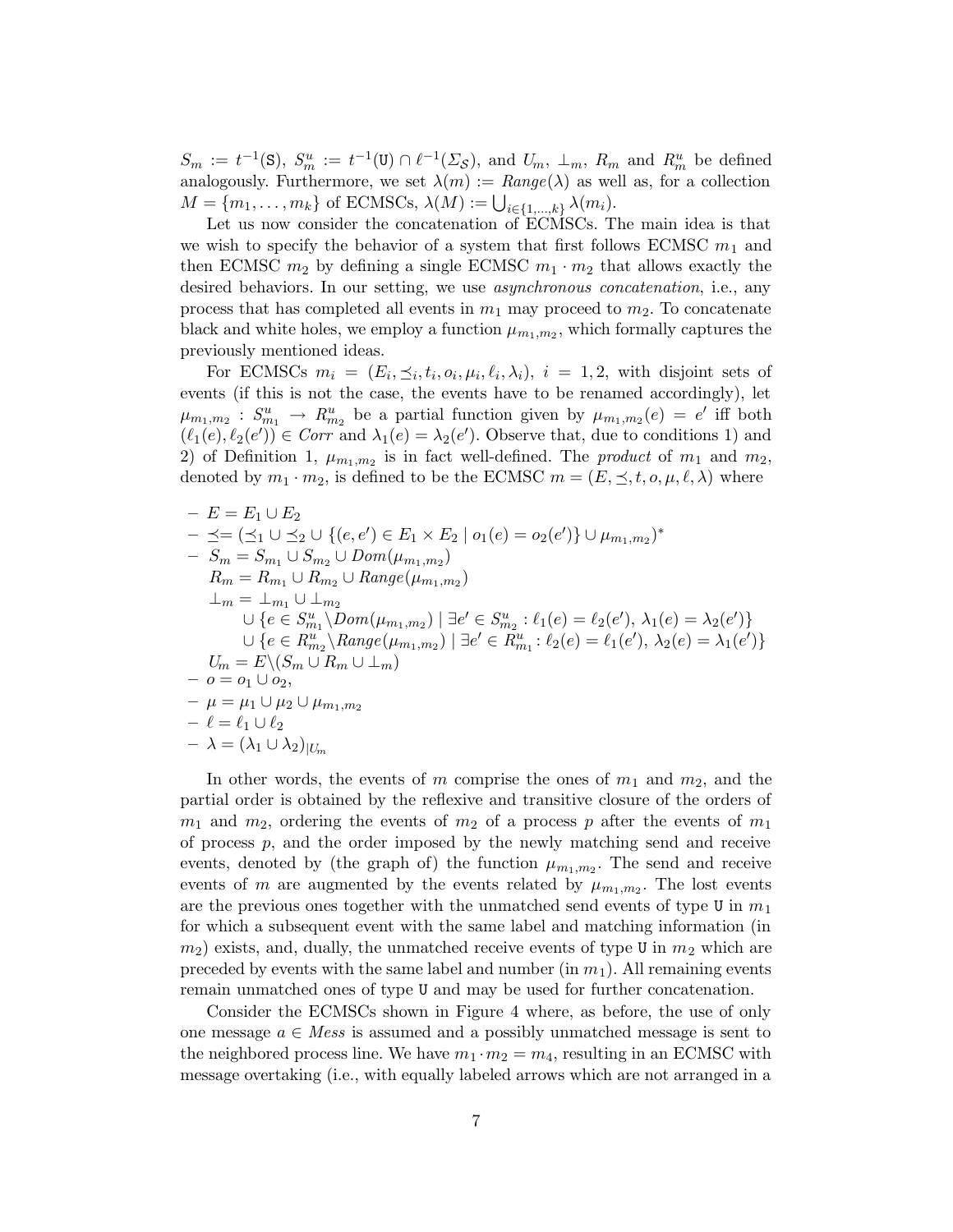FIFO manner).<sup>4</sup> Observe that the unmatched send and receive events numbered 2 have been matched and that the first send event numbered 1 turned into a lost one as it is followed by an equal send event of  $m_2$  that is likewise numbered 1. Furthermore,  $m_4 \cdot m_3 = m_5$ , matching the events numbered 1.



Fig. 4. Some ECMSCs

$$
\begin{array}{llll} w_1 = \!\! \begin{array}{c} \mathrm{S}^Q_P(a) \!\! & \mathrm{S}^Q_P(a) \!\! & \mathrm{R}^Q_P(a) \!\! & w_2 = \!\! \begin{array}{c} \mathrm{S}^Q_P(a) \!\! & \mathrm{R}^Q_P(a) \!\! \\ 1 \!\! & 2 \!\! & 3 \!\! & 3 \!\! & 3 \!\! & 3 \end{array} & w_2 = \!\! \begin{array}{c} \mathrm{S}^Q_P(a) \!\! & \mathrm{R}^Q_P(a) \!\! & \\ \mathrm{R}^Q_P(a) \!\! & 2 \!\! & 2 \!\! & 3 \!\! & 3 \end{array} & w_4 = \!\! \begin{array}{c} \mathrm{S}^Q_P(a) \!\! & \mathrm{S}^Q_P(a) \!\! & \mathrm{S}^Q_P(a) \!\! & \mathrm{S}^Q_P(a) \!\! & \mathrm{R}^Q_P(a) \!\! & \mathrm{R}^Q_P(a) \end{array} \end{array}
$$

Fig. 5. Exemplary linearizations

We easily see that  $\cdot$  is not associative. For example, while  $(m_1 \cdot m_2) \cdot m_3 = m_5$ ,  $m_1 \cdot (m_2 \cdot m_3)$  yields  $m_6$ . In the following, we let  $\cdot$  associate to the left, i.e.,  $m_1 \cdot m_2 \cdot m_3$  denotes  $(m_1 \cdot m_2) \cdot m_3$ .

Another equivalence will turn out to be important, which does not distinguish between ECMSCs that only differ in the type and matching information of unmatched events: Given ECMSCs  $m_i = (E_i, \leq_i, t_i, o_i, \mu_i, \ell_i, \lambda_i), i = 1, 2$ , we write  $m_1 \equiv m_2 \text{ iff } (E_1, \leq_1, t_1|_{S_{m_1} \cup R_{m_1}}, o_1, \mu_1, \ell_1) \text{ and } (E_2, \leq_2, t_2|_{S_{m_2} \cup R_{m_2}}, o_2, \mu_2, \ell_2) \text{ are}$ isomorphic. For example, referring to Figure 4,  $m_5 \equiv m_6$ . Furthermore,  $m_5$  is equivalent to the ECMSC which we obtain from  $m<sub>5</sub>$  by replacing 2 with 3. The

<sup>&</sup>lt;sup>4</sup> Given ECMSCs m and m', we write  $m = m'$  iff m and m' are isomorphic.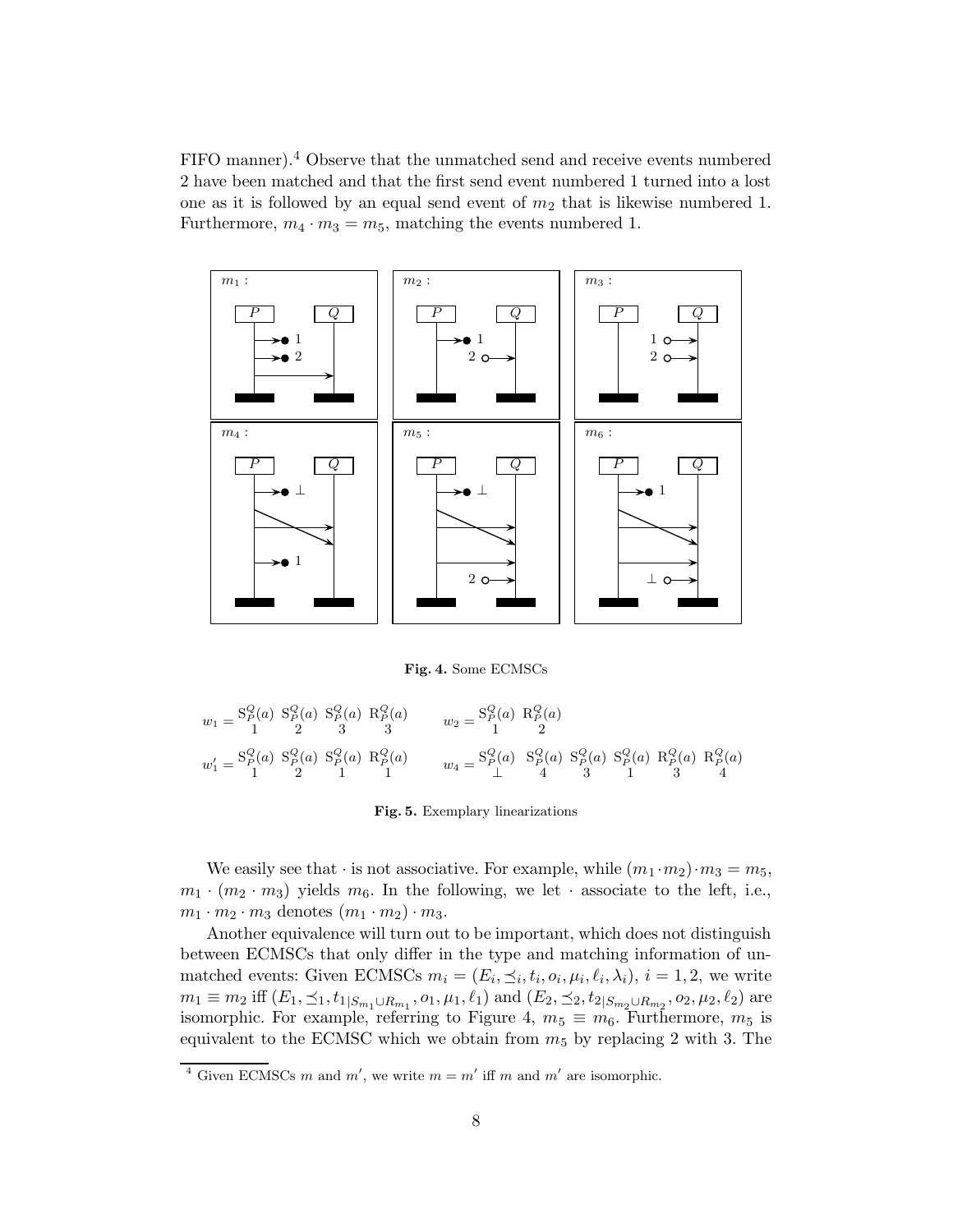equivalences  $=$  and  $\equiv$  over ECMSCs are extended to sets as customary. In particular,  $M_1 \equiv M_2$  iff  $\{ [m]_\equiv \mid m \in M_1 \} = \{ [m]_\equiv \mid m \in M_2 \}.$ 

As we have defined the concatenation of ECMSCs, we are now ready to define ECMSGs:

Definition 2 (Extended Compositional Message Sequence Graph).  $An$ Extended Compositional Message Sequence Graph (ECMSG) is a finite automaton  $\mathcal{H} = (States, \Pi, \delta, s_{in}, F, \chi),$  i.e., States is a nonempty finite set of states,  $\Pi$ is a finite alphabet,  $\delta \subseteq \text{States} \times \Pi \times \text{States}$  is the set of transitions,  $s_{in} \in \text{States}$ is the initial state, and  $F \subseteq$  States is the set of final states. In addition,  $\chi$  maps each letter h from  $\Pi$  to an ECMSC  $\chi(h)$ .

The word language  $L(\mathcal{H}) \subseteq \Pi^*$  is defined in the expected manner. Moreover,  $\mathcal{H}$ defines an ECMSC language  $M(\mathcal{H}) := \{ \chi(h_1 \dots h_n) \mid h_1 \dots h_n \in L(\mathcal{H}), h_i \in \Pi \}$ where, for  $n \geq 1$ ,  $\chi(h_1 \ldots h_n) := \chi(h_1) \cdot \ldots \cdot \chi(h_n)$ , and  $\chi(\varepsilon)$  is set to be the empty ECMSC. Let furthermore  $\lambda(\mathcal{H}) := \lambda(Range(\chi))$ . We give a large example for an ECMSG in the next section. To get an idea of the previous definition for the moment, look at  $\mathcal{H}'$  in Figure 6.

Note that, since FIFO matching is assumed in CMSGs, a CMSC lacks a matching information. As a CMSG in the style of [14] only traces a bounded number of unmatched events within a path—every accepting path must guarantee that the behavior is complete, i.e., without unmatched events—we can, involving some combinatorial considerations, find an equivalent ECMSG for it. This justifies our notion of *extended CMSGs*.

More precisely, given a CMSG  $H$ , we are looking for an ECMSG  $H'$  such that  $M(\mathcal{H}') = M(\mathcal{H})$ . Basically, the states of  $\mathcal{H}'$  are copies of the ones of  $\mathcal{H}$ but enriched by some additional information. Namely, for each send action, they contain a sequence of natural numbers that depicts the matching information of currently unmatched messages, respectively, which is unique for each state. Similarly, the ECMSCs used in  $\mathcal{H}'$  are copies of the CMSCs from  $\mathcal{H}$  whereby each unmatched message in a CMSC (without any matching information) becomes an unmatched event in  $\mathcal{H}'$  of type U with a matching information according to the additional parameters of the current state.

For example, look at Figure 6, which refers to the prominent producer–and– consumer protocol that cannot be described by means of a simple MSG [7]. Again, we assume the use of one message only. In  $\mathcal{H}'$ , whenever a path goes through state  $s_1'$ , the first unmatched send event in the corresponding ECMSC so far will be labeled 1 (recall that we simulate a FIFO behavior). Thus, in each outgoing ECMSC, the first unmatched receive event is likewise labeled 1, respectively. Furthermore, as the matching information of state  $s'_1$  is depicted by the sequence (1, 2), the first unmatched send event in  $m_2^{3,1}$  $2^{3,1}$  contains the matching information 3. Apart from the above restrictions, the transitions of  $\mathcal{H}'$  could be understood as an unwinding of  $H$ .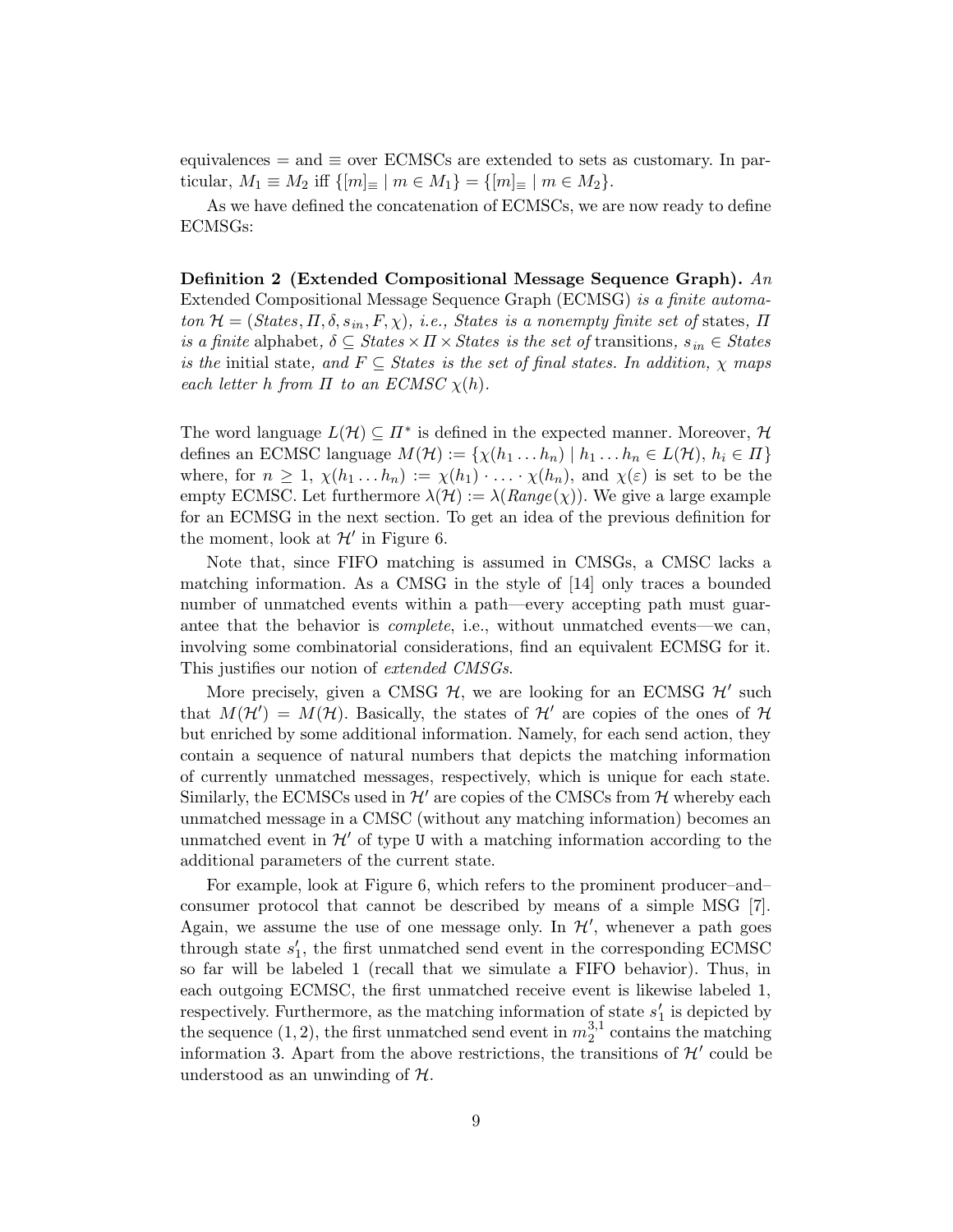As we did not define CMSGs formally and as the detailed algorithm of transforming CMSGs into ECMSGs is rather technical and would not provide further insights, we confine ourselves to giving the above example.



Fig. 6. From CMSGs to ECMSGs

## 3 A System Specification

Let us formalize scenarios for a variant of the well-known Alternating-Bit Protocol (ABP) [16] to exemplify how to use our framework.

The ABP was designed to guarantee a reliable data transmission through insecure channels, which may loose or duplicate a message. The general idea is that a sender process Send sends a message together with a control bit b to a receiver process Receive, which, in turn, sends the control bit back. As soon as Send receives the control bit  $b$ , it sends the next chunk of data, now together with  $1-b$ . If, however, the control bit has not been returned to the sender within a given time frame, the sender will resend the message using  $b$ , because it thinks that the data has not been delivered. The control bit, on which we concentrate in our further analysis, might be used to detect errors in the communication.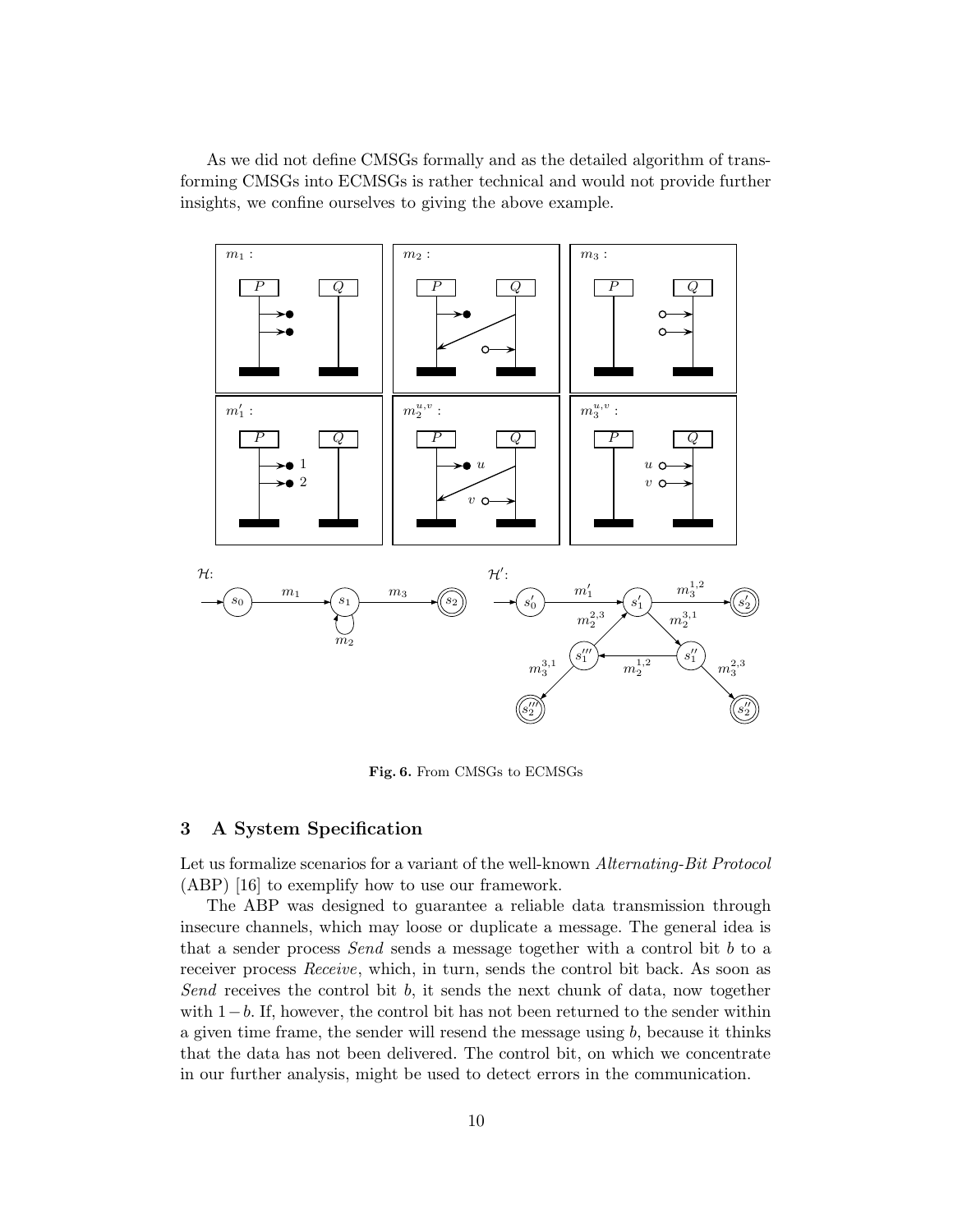

Fig. 7. A scenario of the Alternating-Bit Protocol

A typical scenario, which we might expect to see, is shown in Figure 7(a). We show a sender process Send and a receiver process Receive each together with a timer process.<sup>5</sup> Send transmits a bit b towards the receiver, which is lost. Since it sets a timer, the timer expires and Send retransmits the data. Now, we see that the data has been transmitted but the acknowledgement is lost. As Receive does not get any new data, it assumes that the acknowledgement got lost and retransmits it. At the same time, Send retransmits the data since it did not receive an acknowledgement. Receive will ignore the retransmitted data since the same bit was used, indicating that we indeed had a retransmission.

Let us now consider several scenarios in a more structured way: First, a sender Send sends a bit b and sets a timer, which we describe in the ECMSC

<sup>&</sup>lt;sup>5</sup> We will model *timers* by using separate processes because we are not interested in quantitative timing requirements. Note that we could also use timers in the sense of [11].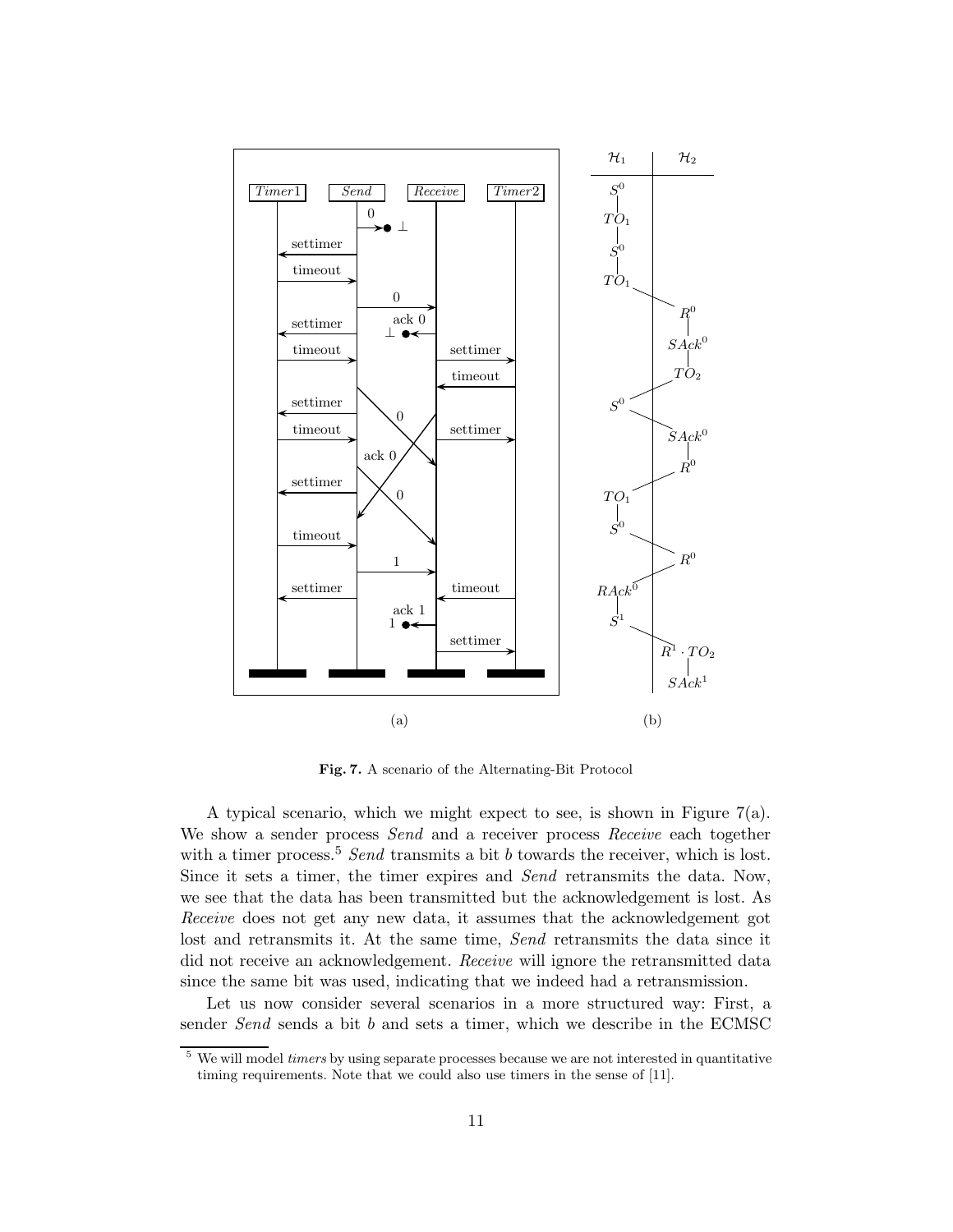$S<sup>b</sup>$  shown in Figure 8.<sup>6</sup> The sending might be followed by a timeout or by an acknowledgement followed by a timeout, as shown respectively in the ECMSCs  $TO<sub>1</sub>$  and  $RAck<sup>b</sup>$ . Thus, we may combine the scenarios as shown in Figure 8 and obtain the ECMSG  $\mathcal{H}_1$ . The receiver behaves dually. We identify the scenarios  $R^b$ ,  $Sack^b$ , and  $TO_2$ , which we combine towards  $\mathcal{H}_2$ .

We specify the ABP simply as the parallel product  $\mathcal{H}_1 \parallel \mathcal{H}_2$  of the ECMSGs  $\mathcal{H}_1$  and  $\mathcal{H}_2$  from Figure 8, where we define the parallel product of two ECMSGs  $(States_1, \Pi, \delta_1, s_{in}^1, F_1, \chi)$  and  $(States_2, \Pi, \delta_2, s_{in}^2, F_2, \chi)$ , as one might expect, to be  $(States_1 \times States_2, \Pi, \delta, (s_m^1, s_m^2), F_1 \times F_2, \chi)$ . The set  $\delta$  is hereby given as  $\{((s_1,s_2),h,(s'_1,s_2)) \mid (s_1,h,s'_1) \in \delta_1, s_2 \in \text{States}_2\} \cup \{((s_1,s_2),h,(s_1,s'_2)) \mid s_1 \in \delta_1, s_2 \in \text{States}_2\}$  $States_1, (s_2, h, s'_2) \in \delta_2$ .

A (partial) run of the product automaton is shown in Figure 7(b), whose sequence of ECMSCs yields the ECMSC aside (Figure 7(a)). Thus, the ECMSC of Figure 7(a) is a prefix of an ECMSC from  $M(\mathcal{H}_1 \parallel \mathcal{H}_2)$ .

Anticipating the developments to come, let us mention that we now might analyze our scenarios with respect to MSO formulas. For example, we might ask whether we can derive scenarios in which we have unmatched receive events (white holes)  $(\exists y \bigvee_{p,q,a} (L_{\mathbf{R}_p^q(a)}(y) \wedge \neg \exists x (x \to y)))$ . If we are faced with a setting that our channel will never produce white holes, we can simply analyze a formula  $\varphi$  by model checking our protocol against the formula  $(\forall y \exists x ((\bigvee_{p,q,a} L_{\mathbf{R}^q_p(a)}(y)) \Rightarrow$  $(x \rightarrow y)$   $\Rightarrow \varphi$ , i.e., ruling out those ECMSCs that do not employ an unmatched receive event.

## 4 ECMSCs and Regular Languages

In this section, we provide notions to handle ECMSCs by means of linearizations. Our goal is to achieve a characterization as in [14], that is, the language of an ECMSG can be represented by a regular word language. This characterization will be the basis for the model checking procedure. The main idea of our approach is to use linearizations which are indexed by natural numbers.

A word  $w = \mathcal{O}_1 : \mathcal{O}_n \subset (\Sigma \times (\mathbb{N} \cup \{\bot\}))^*$  is called *ECMSC word*. Its positions can be considered to be events of an ECMSC, and together with its letters, we can obtain the matching information (cf. Figures 4 and 5). More specifically,  $w$ defines an ECMSC  $m_w := (E, \preceq, t, o, \mu, \ell, \lambda)$  given as follows:

 $- E = \{1, \ldots, n\}$  $- \preceq$  is the reflexive and transitive closure of  $\sqsubset$  where  $i \sqsubset j$  iff  $i < j$  and •  $o(\sigma_i) = o(\sigma_i)$  or •  $(\sigma_i, \sigma_j) \in \text{Corr}$  and  $u_i = u_j \neq \bot$ –  $S_{m_w}=\{i\mid\,\sigma_i\in\varSigma_{\mathcal{S}}\text{ and }$  $\exists j > i : (\sigma_i, \sigma_j) \in \mathit{Corr}$  and  $u_i = u_j \neq \perp \text{ and } (\sigma_k, u_k) \neq (\sigma_i, u_i) \text{ for } i < k < j \}$ 

<sup>6</sup> Note that we do not show the second timer process in scenarios for the sender and the first timer process in scenarios involving the receiver for lack of space. Furthermore, note that  $S<sup>b</sup>$ represents two scenarios:  $S^0$  and  $S^1$ .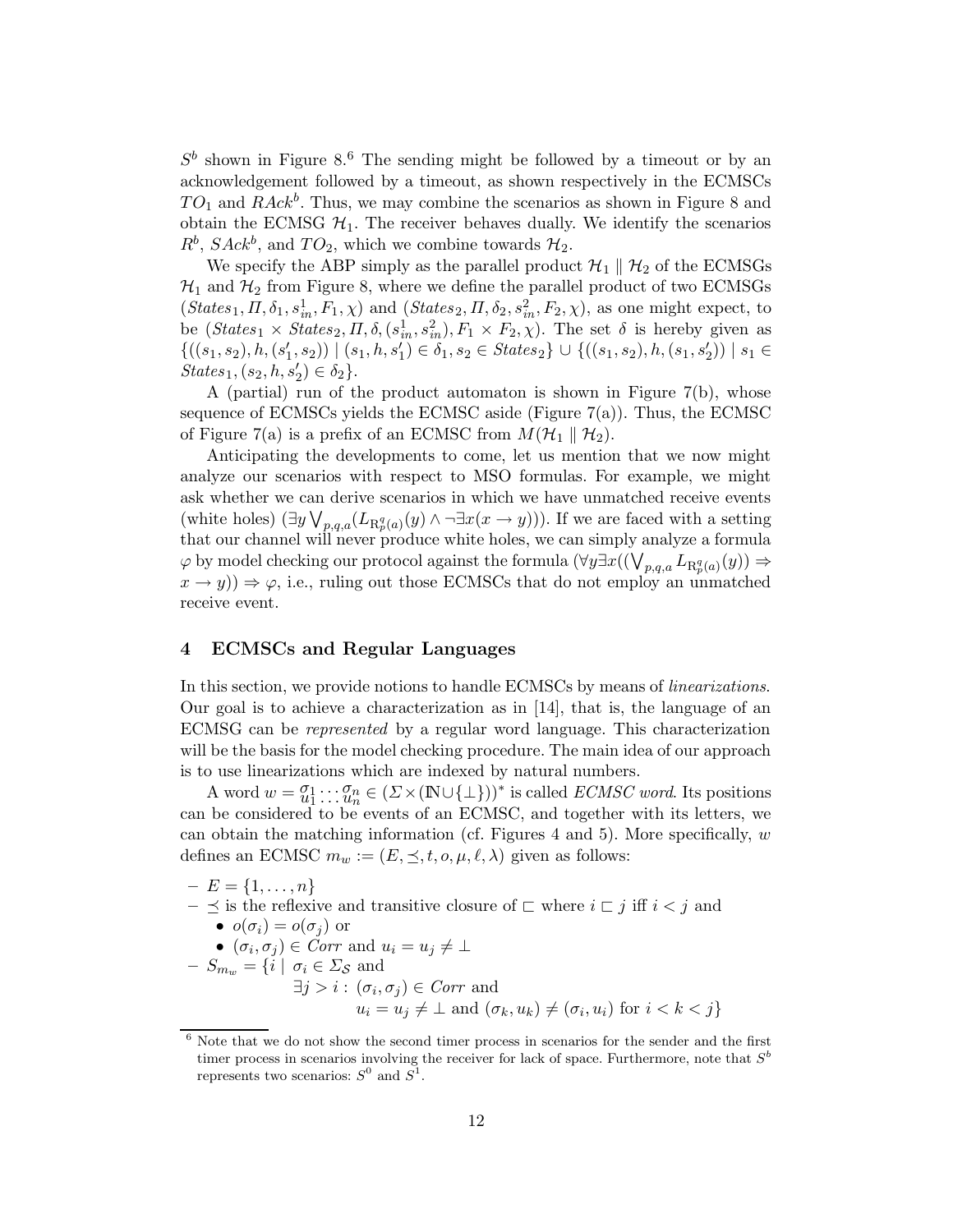

Fig. 8. The Alternating-Bit Protocol

$$
R_{m_w} = \{i \mid \sigma_i \in \Sigma_{\mathcal{R}} \text{ and}
$$
  
\n
$$
\exists j < i : (\sigma_j, \sigma_i) \in \text{Corr and}
$$
  
\n
$$
u_i = u_j \neq \bot \text{ and } (\sigma_k, u_k) \neq (\sigma_i, u_i) \text{ for } j < k < i\}
$$
  
\n
$$
U_{m_w} = \{i \mid \sigma_i \in \Sigma_{\mathcal{S}}, u_i \neq \bot, \text{ and } \nexists j > i : (\sigma_i, u_i) = (\sigma_j, u_j) \text{ or}
$$
  
\n
$$
[(\sigma_i, \sigma_j) \in \text{Corr and } u_i = u_j]\}
$$
  
\n
$$
\cup \{i \mid \sigma_i \in \Sigma_{\mathcal{R}}, u_i \neq \bot, \text{ and } \nexists j < i : (\sigma_i, u_i) = (\sigma_j, u_j) \text{ or}
$$
  
\n
$$
[(\sigma_j, \sigma_i) \in \text{Corr and } u_i = u_j]\}
$$
  
\n
$$
\perp_{m_w} = E \setminus (S_{m_w} \cup R_{m_w} \cup U_{m_w})
$$
  
\n
$$
- o(i) = o(\sigma_i)
$$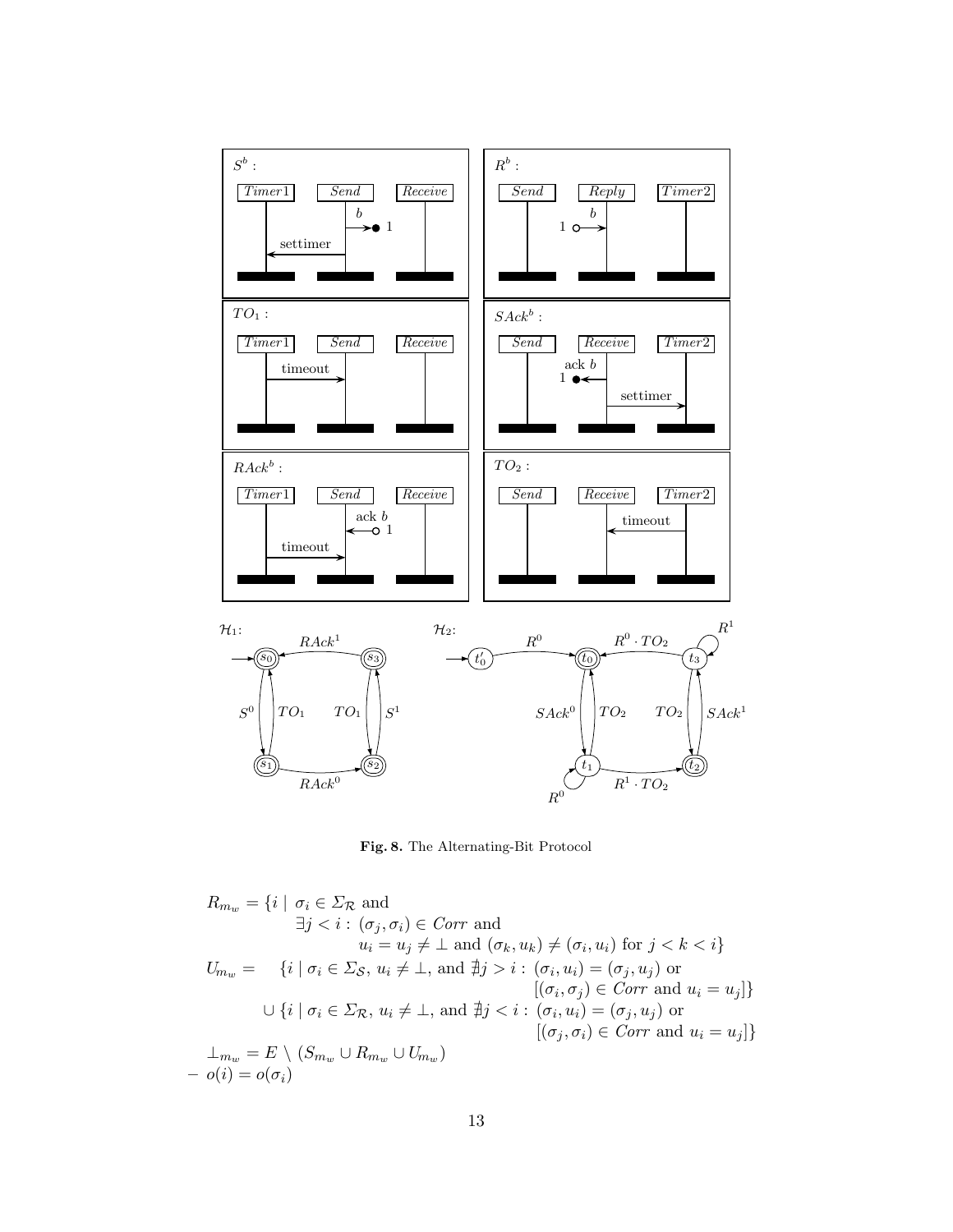$$
-\mu(i) = \min\{j \mid i < j \text{ and } (\sigma_i, \sigma_j) \in Corr \text{ and } u_i = u_j\}
$$
\n
$$
-\ell(i) = \sigma_i
$$
\n
$$
-\lambda(i) = u_i \text{ (for } i \text{ with } t(i) = \mathbf{U})
$$

The set of ECMSC words (recall that  $\Sigma$  is fixed) is denoted by W. We call  $w = \frac{\sigma_1}{u_1} \cdots \frac{\sigma_n}{u_n} \in \mathcal{W}$  a linearization of an ECMSC m iff  $m_w = m$ . Let  $Lin(m)$ denote the set of linearizations of m. Furthermore, we will make use of  $\overline{\lambda}(w) :=$  $\{u_i \mid i \in S_{m_w}\}\$  describing the set of numbers used in w for matched events (positions).

To give some examples, look at Figures 4 and 5. While  $w_1$  is a linearization of  $m_1, w'_1$  is not.<sup>7</sup> In fact, any ECMSC is sufficiently described by a single linearization. The word  $w_2$  is one of two possible linearizations of  $m_2$ , and  $w_4$  is a linearization of  $m_4$ . Observe that  $m_{w_1w_2} = m_1 \cdot m_2 = m_4$ . Generally, we can state:

**Proposition 1.** Given a nonempty finite collection  $M = \{m_1, \ldots, m_k\}$  of ECM-SCs and linearizations  $w_i \in Lin(m_i)$  with  $\lambda(w_i) \cap \lambda(M) = \emptyset$ ,  $i \in \{1, ..., k\}$ , we have  $m_{w_1...w_k} \equiv m_1 \cdot ... \cdot m_k$ .

An important result of [14] also holds in our setting, saying—informally—that languages of ECMSGs can be represented by regular word languages. We call a language  $L \subseteq \mathcal{W}$  regular iff there is a  $B \in \mathbb{N}$  such that  $L \subseteq (\Sigma \times \{1, \ldots, B\} \cup \mathbb{N})$  ${\{\perp\}}^*$  and L is regular in the usual sense.

**Theorem 1.** Let  $M$  be a set of ECMSCs.

- 1. If M is the language of an ECMSG, then there is a regular language  $L \subseteq W$ with  $\{m_w \mid w \in L\} \equiv M$ .
- 2. If there is a regular language  $L \subseteq W$  with  $\{m_w \mid w \in L\} = M$ , then M is  $\equiv$ -equivalent to the language of an ECMSG.

Proof. 1. We first extend the usual notion of finite automata towards using words instead of letters in the transition function, i.e., in the following, we deal with a structure  $\mathcal{A} = (States, \Pi, \delta, s_{in}, F)$  such that  $\delta$  is a finite subset of  $States \times \Pi^* \times$ States. This is just for notational convenience and does not alter the expressive power of finite automata.

For an ECMSG  $\mathcal{H} = (States, \Pi, \delta, s_{in}, F, \chi)$ , we can build an (extended) finite automaton  $\mathcal{A}_{\mathcal{H}} = (States', \Sigma \times (\{1, \ldots, B\} \cup \{\bot\}), \delta', s'_{in}, F')$  (with B a natural) such that  ${m_w \mid w \in L(\mathcal{A}_{\mathcal{H}})} = M(\mathcal{H})$  as follows: Initially, for each ECMSC  $m \in Range(\chi)$ , we pick a linearization  $w_m \in Lin(m)$  with  $\lambda(w_m) \cap \lambda(\mathcal{H}) = \emptyset$ . (As a general rule, for each ECMSC, one would determine a canonical linearization, for example, in the sense of [5].)  $A<sub>H</sub>$  is then given as follows: B is the maximal index used in a linearization. Furthermore,  $States' = States$ ,  $s'_{in} = s_{in}$ ,  $F' = F$ , and  $(q, w, q') \in \delta'$  iff there is  $h \in \Pi$  such that both  $(q, h, q') \in \delta$  and  $w = w_{\chi(h)}$ . The language equivalence (with respect to  $\equiv$ ) follows from Proposition 1.

<sup>&</sup>lt;sup>7</sup> replace 1 by  $\perp$  in  $m_1$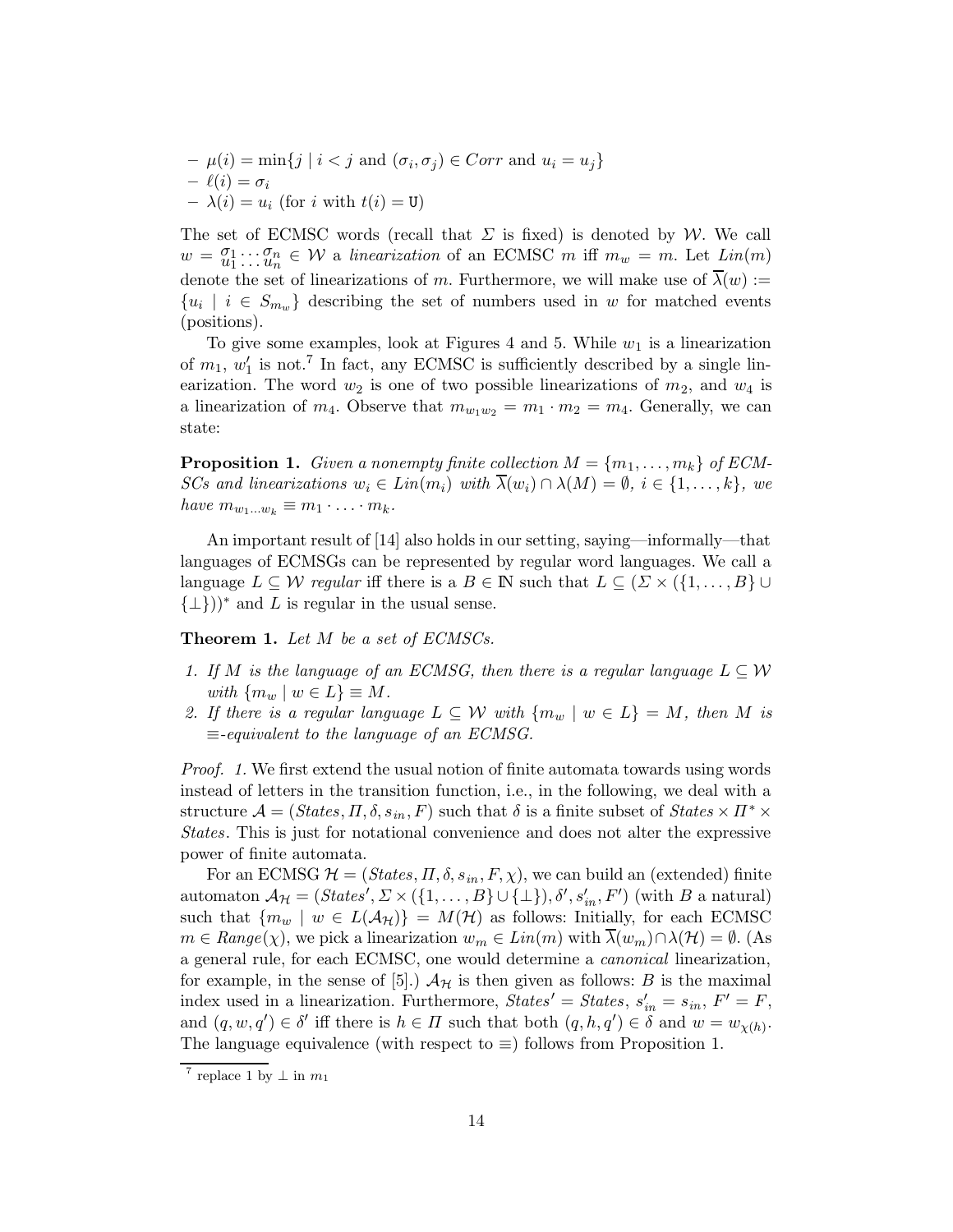2. We first assign to a symbol  $(\sigma, u) \in \Sigma \times (\mathbb{N} \cup \{\perp\})$  the ECMSC  $m_{(\sigma, u)} :=$  $(E, \preceq, t, o, \mu, \ell, \lambda)$  defined by  $E = \{e\}, \preceq = \{(e, e)\}, t(e) = U$  if  $u \in \mathbb{N}, t(e) = \bot$ otherwise,  $o(e) = o(\sigma)$ ,  $\mu = \emptyset$ ,  $\ell(e) = \sigma$ , and, if  $t(e) = U$ ,  $\lambda(e) = u$ . I.e.,  $m_{(\sigma, u)}$ consists of exactly one unmatched event of type U or type ⊥. (Note that, in fact, this definition is according to the ECMSC we obtain if  $(\sigma, u)$  is considered as a word.) Given a (usual) finite automaton  $\mathcal{A} = (States, \Sigma \times {\{1, ..., B\}} \cup$  $\{\perp\}, \delta, s_{in}, F)$  whose language is L, the ECMSG  $\mathcal{H}_L$  satisfying  $M(\mathcal{H}_L) \equiv \{m_w \mid m_w\}$  $w \in L$  is given by  $(States, \Sigma \times (\{1, \ldots, B\} \cup \{\bot\}), \delta, s_{in}, F, \chi)$  where  $\chi((\sigma, u)) =$  $m_{(\sigma,u)}$ . . In the contract of the contract of the contract of the contract of the contract of the contract of the contract of

#### 5 Model Checking for ECMSGs

We have now set out the scene to consider model checking for ECMSGs.

#### 5.1 MSO Model Checking

Following [14], we give a decision procedure for a monadic second-order logic interpreted over ECMSCs, using the concept of a regular representative linearization.

Given a supply  $Var = \{x, y, ...\}$  of individual variables, which are going to be interpreted over events of an ECMSC, and a supply  $VAR = \{X, Y, \ldots\}$  of set variables, which are interpreted over sets of events, the syntax of  $MSO(\mathcal{P}, Mess)$ is defined by the following grammar:

$$
\varphi ::= L_{\sigma}(x) | x \rightarrow y | x \in X | x \le y | \neg \varphi | \varphi_1 \vee \varphi_2 | \exists x \varphi | \exists X \varphi
$$

where  $\sigma \in \Sigma$ ,  $x, y \in \text{Var}$ , and  $X \in \text{VAR}$ . Moreover, we allow the usual abbreviations. The intuitive meaning of  $x \to y$  is that x is send event and y its corresponding receive event.  $x \leq y$  holds iff y follows x in the order of the ECMSC at hand. The remaining constructs are as usual. We formalize the intuitive study: Let  $m = (E, \preceq, t, o, \mu, \ell, \lambda)$  be an ECMSC. Given an interpretation function  $\mathcal{I}$ , which assigns to an individual variable x an event  $\mathcal{I}(x) \in E$  and to a set variable X a set of events  $\mathcal{I}(X) \subseteq E$ , the satisfaction relation  $m \models_{\mathcal{I}} \varphi$  for a formula  $\varphi \in \text{MSO}(\mathcal{P},\text{Mess})$  is inductively defined as follows:

- $m \models_{\mathcal{I}} L_{\sigma}(x)$  iff  $\ell(\mathcal{I}(x)) = \sigma$
- $-m \models_{\mathcal{I}} x \rightarrow y$  iff  $\mathcal{I}(x) \in S_m$ ,  $\mathcal{I}(y) \in R_m$ , and  $\mu(\mathcal{I}(x)) = \mathcal{I}(y)$
- $m \models_{\mathcal{I}} x \in X \text{ iff } \mathcal{I}(x) \in \mathcal{I}(X)$
- $m \models_{\mathcal{I}} x \preceq y \text{ iff } \mathcal{I}(x) \preceq \mathcal{I}(y)$
- $m \models_{\mathcal{I}} \neg \varphi$  iff  $m \not\models_{\mathcal{I}} \varphi$
- $m \models_{\mathcal{I}} \varphi \vee \psi$  iff  $m \models_{\mathcal{I}} \varphi$  or  $m \models_{\mathcal{I}} \psi$
- $m \models_{\mathcal{I}} \exists x \varphi$  iff  $\exists e \in E : m \models_{\mathcal{I}[x/e]} \varphi$
- $m \models_{\mathcal{I}} \exists X \varphi \text{ iff } \exists E' \subseteq E : m \models_{\mathcal{I}[X/E']} \varphi$

We only consider formulas without free variables in the following and accordingly write  $m \models \varphi$  instead of  $m \models_{\mathcal{I}} \varphi$ . For  $\varphi \in \text{MSO}(\mathcal{P}, \text{Mess})$ , let  $M_{\varphi} := \{m \}$  $m \models \varphi$ . Note that  $M_{\varphi}$  is closed with respect to  $\equiv$ , i.e., for any ECMSCs m and  $m'$  with  $m \equiv m'$ , it holds  $m \models \varphi$  iff  $m' \models \varphi$ .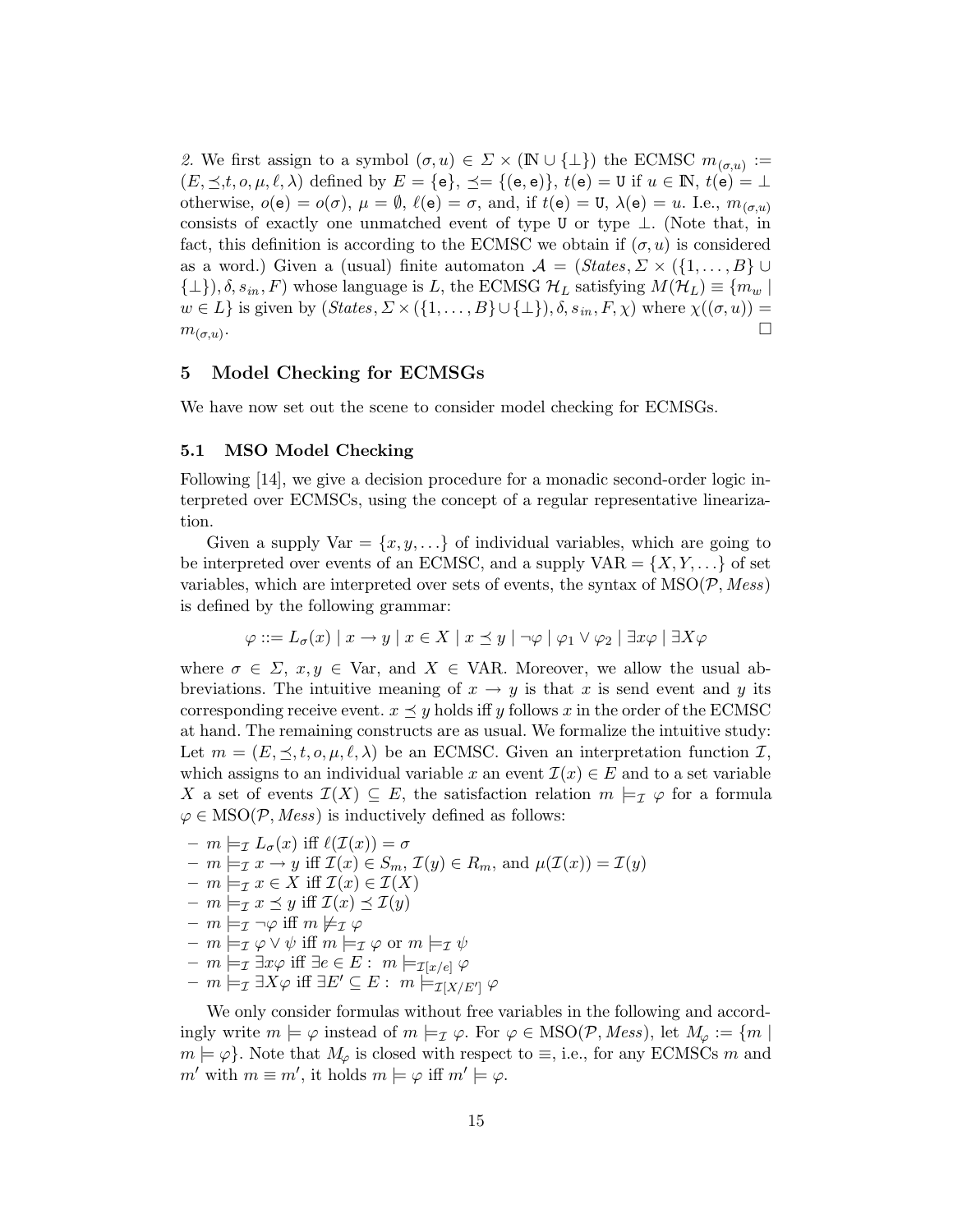**Theorem 2.** Given  $\varphi \in MSO(\mathcal{P}, Mess)$  and an ECMSG  $\mathcal{H}$ , we can decide whether  $M(\mathcal{H}) \subseteq M_{\varphi}$ .

*Proof.* Let  $\mathcal{A}_{\mathcal{H}}$  be the automaton of H from the first part of the proof of Theorem 1 with  $L(\mathcal{A}_{\mathcal{H}}) \subseteq (\Sigma \times (\{1,\ldots,B\} \cup \{\bot\}))^* =: \mathcal{W}_B$ . From  $\varphi$ , we inductively build an MSO formula  $\|\varphi\|$  interpreted over elements of  $\mathcal{W}_B$  such that  $\{w \in \mathcal{W}_B \mid w \models \varphi\}$  $\|\varphi\|\} = \{w \in \mathcal{W}_B \mid m_w \models \varphi\} =: L^B_{\varphi}$ . The fact that  $M(\mathcal{H}) \subseteq M_{\varphi}$  iff  $L(\mathcal{A}_{\mathcal{H}}) \subseteq L^B_{\varphi}$ then leads to a decision procedure in the obvious manner.

Let us determine  $\|\varphi\|$  inductively as follows: For  $L_{\sigma}(x)$ , we have to guess the right number, thus, we define  $||L_{\sigma}(x)|| := \bigvee_{u \in \{1,\dots,B,\perp\}} L_{(\sigma,u)}(x)$ . Element relation, negation, disjunction and existential quantification carry through, i.e.,  $||x \in X|| := x \in X, ||\neg\psi|| := \neg \|\psi\|, ||\psi_1 \vee \psi_2|| := ||\psi_1|| \vee ||\psi_2||, ||\exists x \psi|| := \exists x \|\psi\|$ , and  $|\exists X\psi| := \exists X|\psi|$ . x and y are corresponding send and receive events if y follows x, their labelings are correlated, and there is no correlated element inbetween. So we define  $||x \rightarrow y|| := \setminus (x, y)$  where the matching predicate is given by

$$
\bigvee_{\lambda}(x,y) := \bigvee_{\substack{(\sigma,\tau) \in \mathit{Corr} \\ u \in \{1,\ldots,B\}}} [x < y \land L_{(\sigma,u)}(x) \land L_{(\tau,u)}(y) \land \nexists z (x < z < y \land (L_{(\sigma,u)}(z) \lor L_{(\tau,u)}(z)))]
$$

Finally,  $y$  follows  $x$  causally if there is a corresponding sequence of matching send and receive events or events on the same process line. Thus,

$$
||x \preceq y|| := \exists X [x \in X \land y \in X \land \forall z(z \in X \land z \neq y \Rightarrow \exists z' (z' \in X \land z < z' \land \text{Proc}(z) = \text{Proc}(z') \lor \searrow (z, z')))]
$$

and  $Proc(x)$  is defined as expected.

#### 5.2 Temporal Logics for ECMSCs

While MSO is a powerful and useful specification logic on its own, the result of the previous subsection provides simple decidability results for further (temporal) logics by encoding. For example, TLC [18] can easily be encoded into  $MSO(\mathcal{P}, Mess)$  and model checking can be shown to be decidable in this way. However, this approach does not seem to be reasonable for practical issues, due to the non-elementary complexity of model checking MSO formulas. In the domain of Mazurkiewicz traces [6], several temporal logics have been studied and sophisticated model-checking procedures were developed.

These logics usually define trace-closed languages. Therefore, as pointed out by Madhusudan and Meenakshi [14], it is desirable to find the existence of temporal logics interpreted over ECMSC words that are trace-closed in some sense, i.e., whose formulas are satisfied by either all linearizations of an ECMSC or none of them. First attempts in this regard were done in [15] and [4].

We will now establish a strong connection between ECMSCs and the theory of Mazurkiewicz traces, which subsequently yields trace-closed logics as well as corresponding decision procedures in a natural manner. With respect to  $\Sigma$ , the dependence relation  $D(\Sigma) \subseteq (\Sigma \times (\mathbb{N} \cup \{\bot\}))^2$  is given by  $(\sigma, u)D(\Sigma)(\sigma', u')$  iff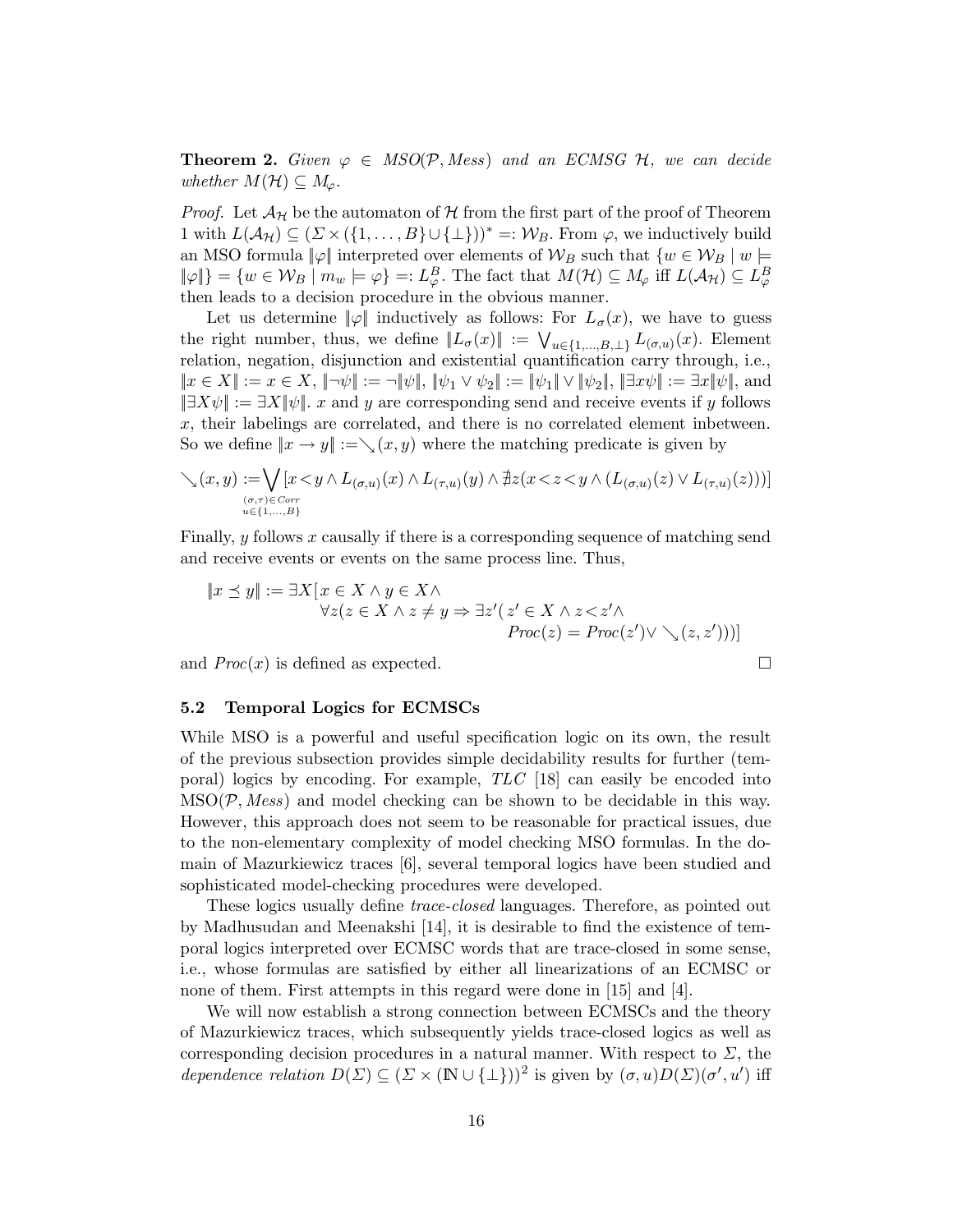$- o(\sigma) = o(\sigma')$  or  $(\sigma, \sigma') \in \mathit{Corr}$  and  $u = u' \neq \bot$  or  $- (\sigma', \sigma) \in \text{Corr}$  and  $u = u' \neq \bot$ .

For each natural B, the pair  $\tilde{\Sigma} := (\Sigma \times \{1, \ldots, B, \bot\}, D(\Sigma) \cap (\Sigma \times \{1, \ldots, B, \bot\})^2)$ turns out to be a Mazurkiewicz trace alphabet [6]. Kuske and Morin investigate relations like this in detail [12, 17].

A relation  $\sim_{\tilde{\Sigma}} \subseteq W_B \times W_B$  provides information about which ECMSC words are seen to be equivalent with respect to  $D(\Sigma)$ . So let ~ $\tilde{\Sigma}$  be the least equivalence relation satisfying the following: If  $w = w_1(\sigma, u) \overline{(\sigma', u')} w_2$  and  $w' =$  $w_1(\sigma', u')(\sigma, u)w_2$  for suitable  $w_1, w_2$  and not  $(\sigma, u)D(\Sigma)(\sigma', u')$ , then  $w \sim_{\tilde{\Sigma}} w'$ . Thus, within an equivalence class of  $\sim_{\tilde{y}_7}$ , we are allowed to permute two neighbored positions in an ECMSC word that are labeled with independent actions (actions which are not dependent).

The above connection between ECMSCs and Mazurkiewicz traces is useful due to the following fact: For each ECMSC m,  $Lin(m) \cap W_B$  is the finite union of equivalence classes of  $\sim_{\tilde{S}} \cap (\mathcal{W}_B \times \mathcal{W}_B)$ . It is then effortlessly possible to suit temporal logics for Mazurkiewicz traces like TrPTL [19] or LTrL [20] to ECMSCs and to employ corresponding decision procedures, for example in the style of [3].

### 6 Conclusion

In this paper, we presented a formal definition of extended compositional message sequence charts (ECMSCs) with *black* and *white holes*, which supports methods of formal analysis. Furthermore, we allow message overtaking as defined in the MSC standard. The ECMSCs can be combined by means of choice and repetition towards (extended) compositional message sequence graphs (ECMSGs). Giving scenarios and ECMSGs for the Alternating-Bit Protocol, we validated that our formalism is useful for practical applications.

Despite its extended expressive power, we have shown that model checking monadic second-order formulas is decidable. Similar as in [14], our decision procedure uses the idea to *represent* the language of an ECMSG by a regular language. To obtain the result that languages of ECMSGs indeed can be represented by regular word languages, we introduce indexed linearizations.

These indexed linearizations give furthermore a link between MSCs and Mazurkiewicz traces in a natural way, as requested by [14]. This link is the cornerstone for easily carrying over the sophisticated work on temporal logics for Mazurkiewicz traces to the domain of MSCs.

#### References

1. R. Alur and M. Yannakakis. Model checking of message sequence charts. In Proceedings of the 10th International Conference on Concurrency Theory, volume 1664 of LNCS, pages 114–129. Springer, 1999.